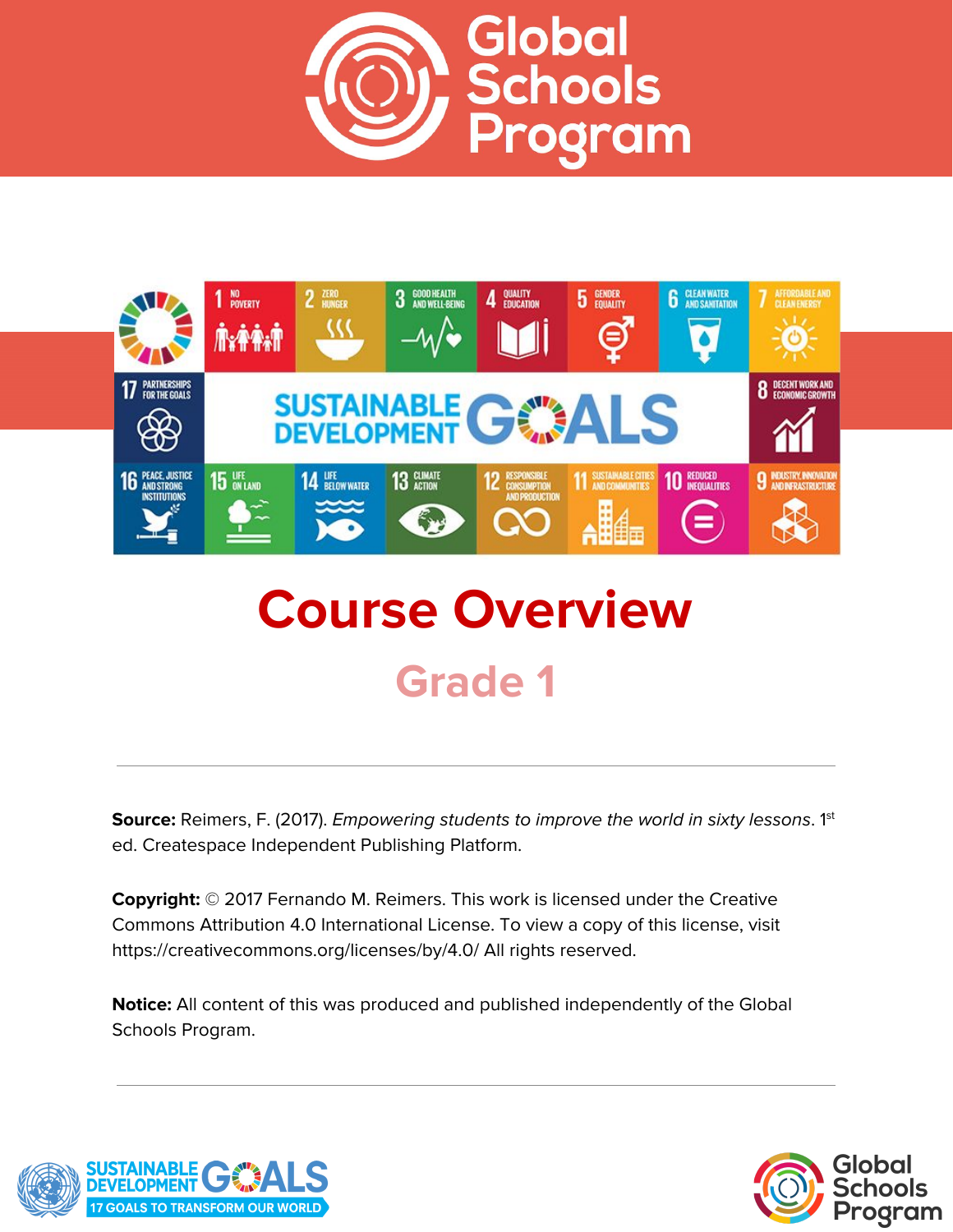

| <b>Overview</b>                                                                                                                                                          |                                                                      |
|--------------------------------------------------------------------------------------------------------------------------------------------------------------------------|----------------------------------------------------------------------|
| <b>Learning Goal</b>                                                                                                                                                     |                                                                      |
| Learners will understand that they are active members of their community; family, class,<br>neighborhood, and world.                                                     |                                                                      |
| <b>Lesson Scaffold</b>                                                                                                                                                   |                                                                      |
| Lesson 1                                                                                                                                                                 | Who am I? What makes me happy and healthy?                           |
| Lesson 2                                                                                                                                                                 | What is a community? Exploring my class, my neighborhood, my country |
| Lesson 3                                                                                                                                                                 | What happens when we aren't all becoming happy and healthy?          |
| Lesson 4                                                                                                                                                                 | Equality and Fairness: We are all connected!                         |
| Lesson 5                                                                                                                                                                 | Our very own Declaration of Human Rights                             |
| <b>Learning Objectives</b>                                                                                                                                               |                                                                      |
| Students will cultivate an appreciation and respect for cultural diversity.<br>Students will apply concepts learned in class to their community and day-to-day<br>lives. |                                                                      |

● Students will think about what they can do to contribute to their own community.



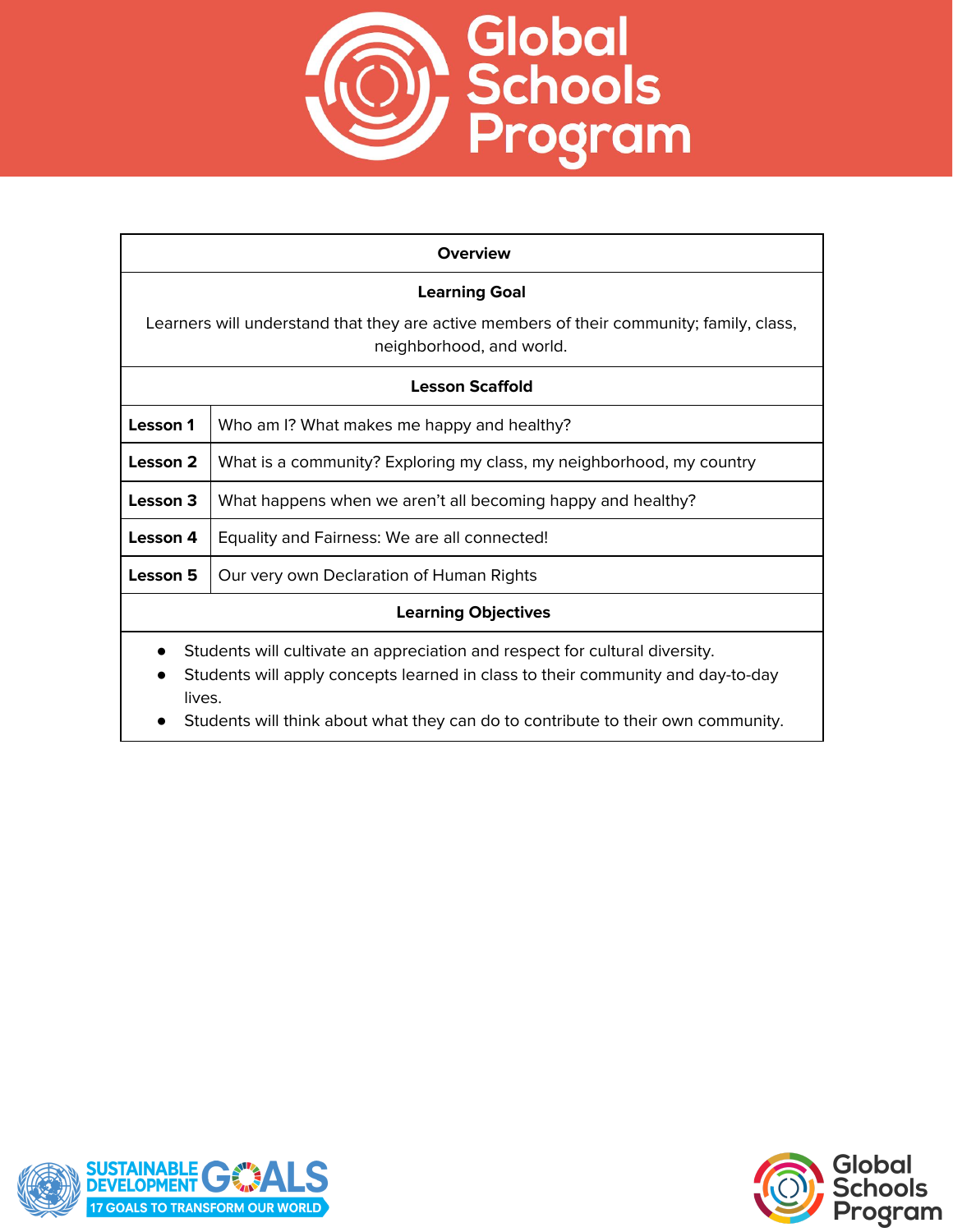

"Who am I? What makes me happy and healthy?"

**Time Frame:** 60 minutes **Subjects:** Visual Art, Writing **Standards:** Good Health and Well-Being (SDG 3); Quality Education (SDG 4) **Designed by:** Katherine Kinnaird

**Summary and Rationale:** This lesson aims to provide students with a foundation in self-expression and self-awareness so that they will have the tools to think about others in subsequent lessons. It is the first step in students' process of situating themselves in the world.

**Instructional Goal:** Students will be able to…

- Develop a sense of self-awareness and self-appreciation
- Think critically about what makes them themselves
- Acquire tools for self-expression (written and oral)
- Improve writing and spatial awareness skills through art

**Understanding Goal:** Building off students' natural curiosity, students will understand what makes them unique, identify their likes and dislikes, and begin to think critically about why they do the things they do.

#### **Essential Questions:**

- Who am I?
- What is important to me? Why?
- What do I like to do? What do I dislike? Why?
- What do I want to be in the future? Why?

#### **Student Learning Objectives (Students will be able to):**

- Tell others about themselves
- Express themselves through both art and writing

**Assessment:** The teacher can ask students questions throughout the lesson to check for comprehension. The teacher can do this during the opening activity, main activity, and closing activity (see below). Teachers can evaluate students' self-expression using the following rubric:

- **1 — Limited expression:** Students share little or no information about themselves.
- **2 — Some expression:** Students share some information, but provide inconsistent answers.



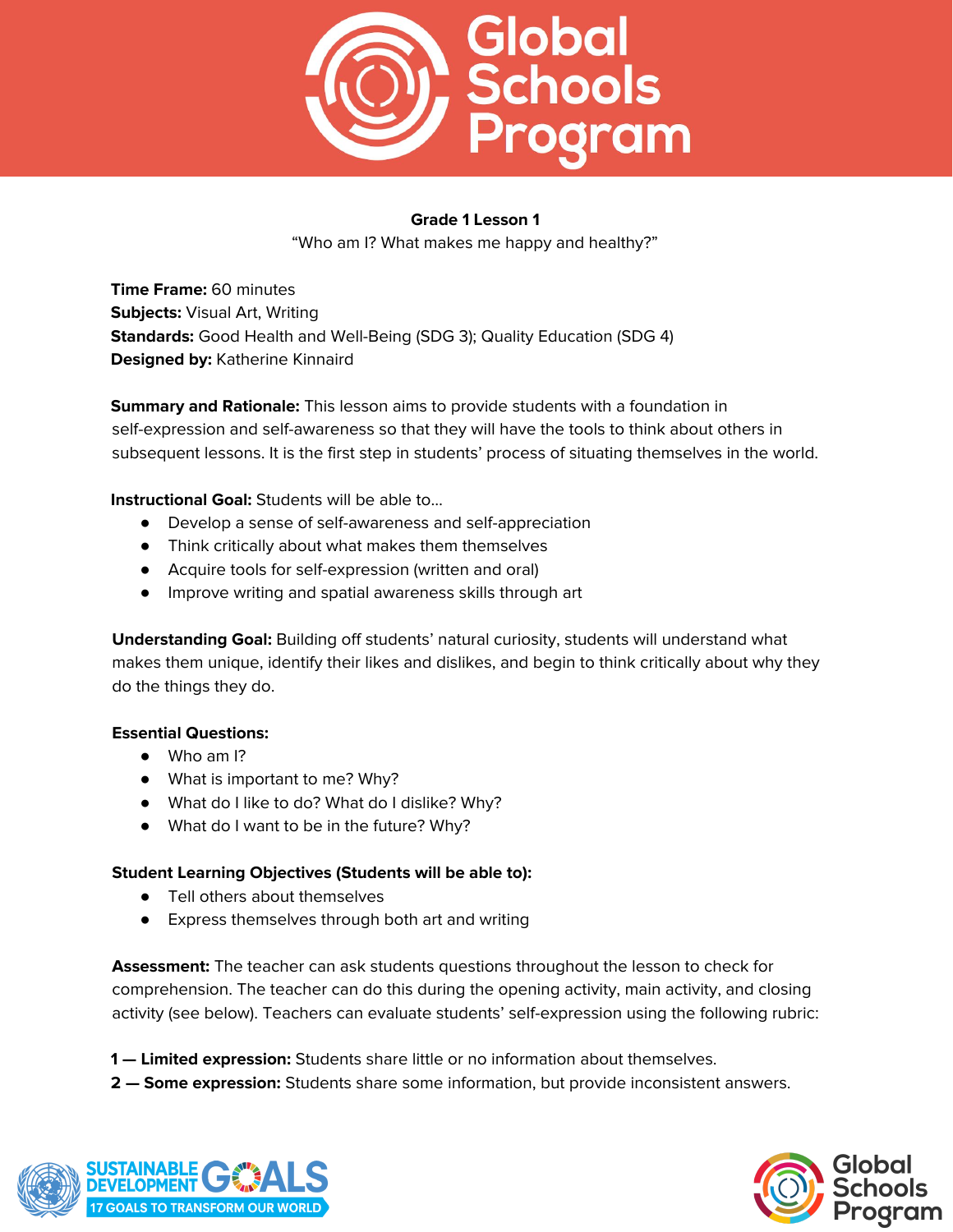

**3 — Adequate expression:** Students share information about themselves, their families, their friends, and their likes and dislikes, but do not explain any of their answers.

**4 — Good expression:** Students share information about themselves, their families, their friends, and their likes and dislikes with the teacher, but not with their classmates.

**5 — Excellent expression:** Students share information about themselves, their families, their friends, and their likes and dislikes in great detail with the teacher and their classmates.

#### **Sequence of Activities:**

- **Opening Activity (10 Minutes):** The teacher prepares students to discuss themselves by reading through a list of activities. Students raise their hand if they like that activity. The teacher selects two students who raised their hands to explain why they like the activity and two children who did not raise their hands to explain why the do not like the activity.
- **Main Activity (30 Minutes):** Students will create a painting of themselves that reflects who or what makes them who they are.
- **Closing Activity (10 Minutes):** Students will then share their painting with the class to build their communication skills.

**Resources for Students:** Depending on the class, context, and students' abilities, the teacher can decide whether to show students examples of others' self-portraits (e.g. famous artists' self-portraits or other first graders' self-portraits) or allow students to design their self-portraits on their own.

#### **Resources for Teachers:**

- Teacher Workshop Self-Portraits: <http://tiny.cc/G1L1R1>
- Primary Portrait Project: <http://tiny.cc/G1L1R2>
- First Grade Self-Portraits: <http://tiny.cc/G1L1R3>



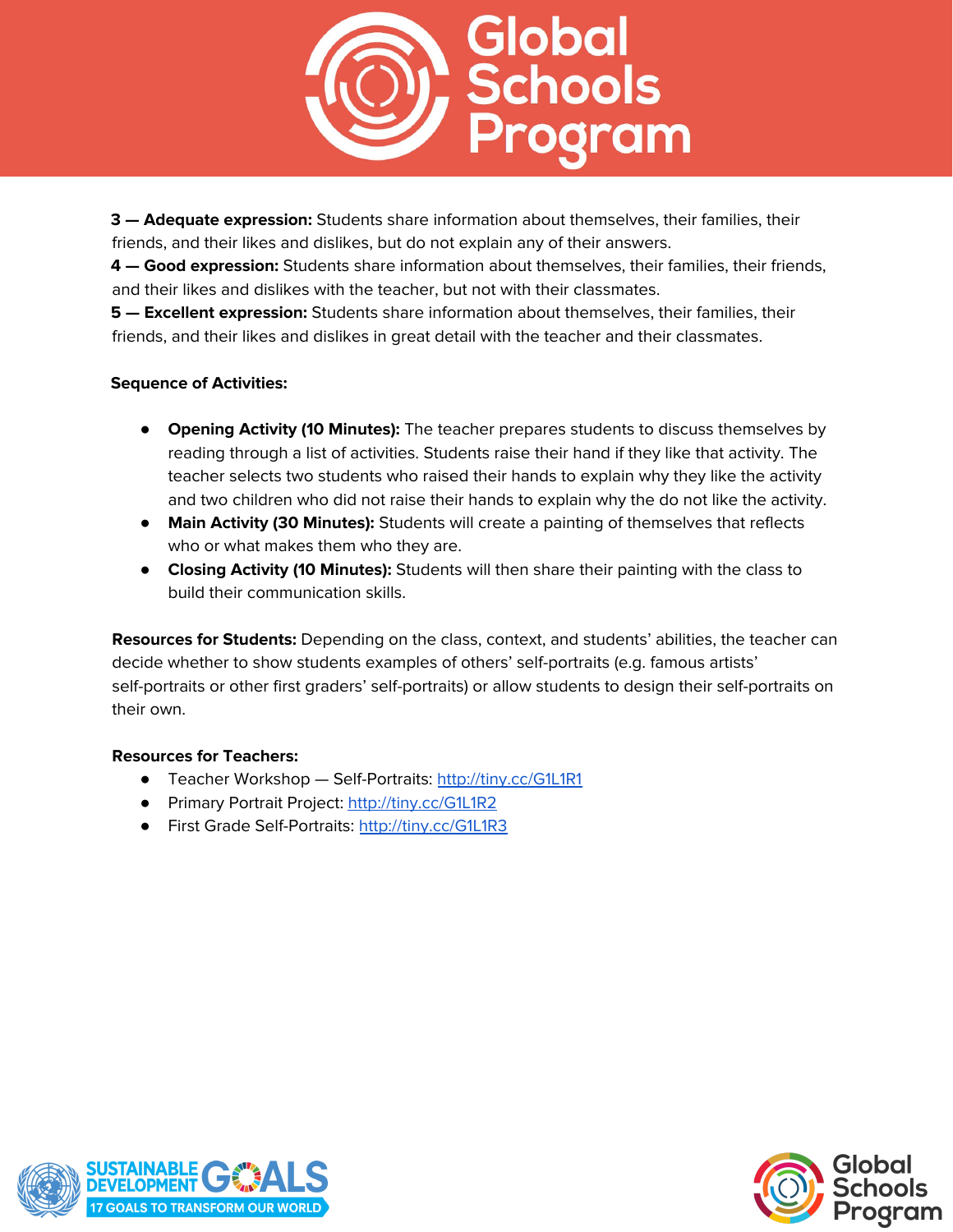

"What is a Community: My Class, My Family, My Neighborhood"

**Time Frame:** 60 minutes **Subjects:** Visual and Performing Arts **Standards:** Decent Work and Economic Growth (SDG 8); Industry, Innovation, and Infrastructure (SDG 9); Reduce Inequalities (SDG 10); Sustainable Cities and Communities (SDG 11) **Designed by:** Tatiana Shevchenko

**Summary and Rationale:** Students will continue to situate themselves in their community by exploring themselves in the context of the world around them. Students will use visual and performing arts to depict the different roles of the people in their lives.

**Instructional Goal:** Students will be able to…

- Learn about the communities they live in and the people who make up their communities
- Understand the interconnectedness and interdependence of all people in the community
- Develop understanding and respect for different professions within their community
- Recognize the diverse types of work done at home, at school and outside of these places

**Understanding Goal:** Students will understand that their world consists of many different people with many different roles and that the people in their lives are interconnected and interdependent and therefore must be cherished and respected.

#### **Essential Questions:**

- Who are the people in my life?
- What role do they play?
- How are the people in our community interconnected?
- How is my daily routine dependent on/connected with my community?
- What would happen if those people stopped doing their community roles?
- How do we show appreciation for the people in our community?

#### **Student Learning Objectives (Students will be able to):**

- Think analytically about themselves and the different people in their lives
- Share stories and compare experiences
- Work in teams to create skits
- Perform in front of the class
- Compare and contrast experiences
- Identify different roles and responsibilities of community members around them



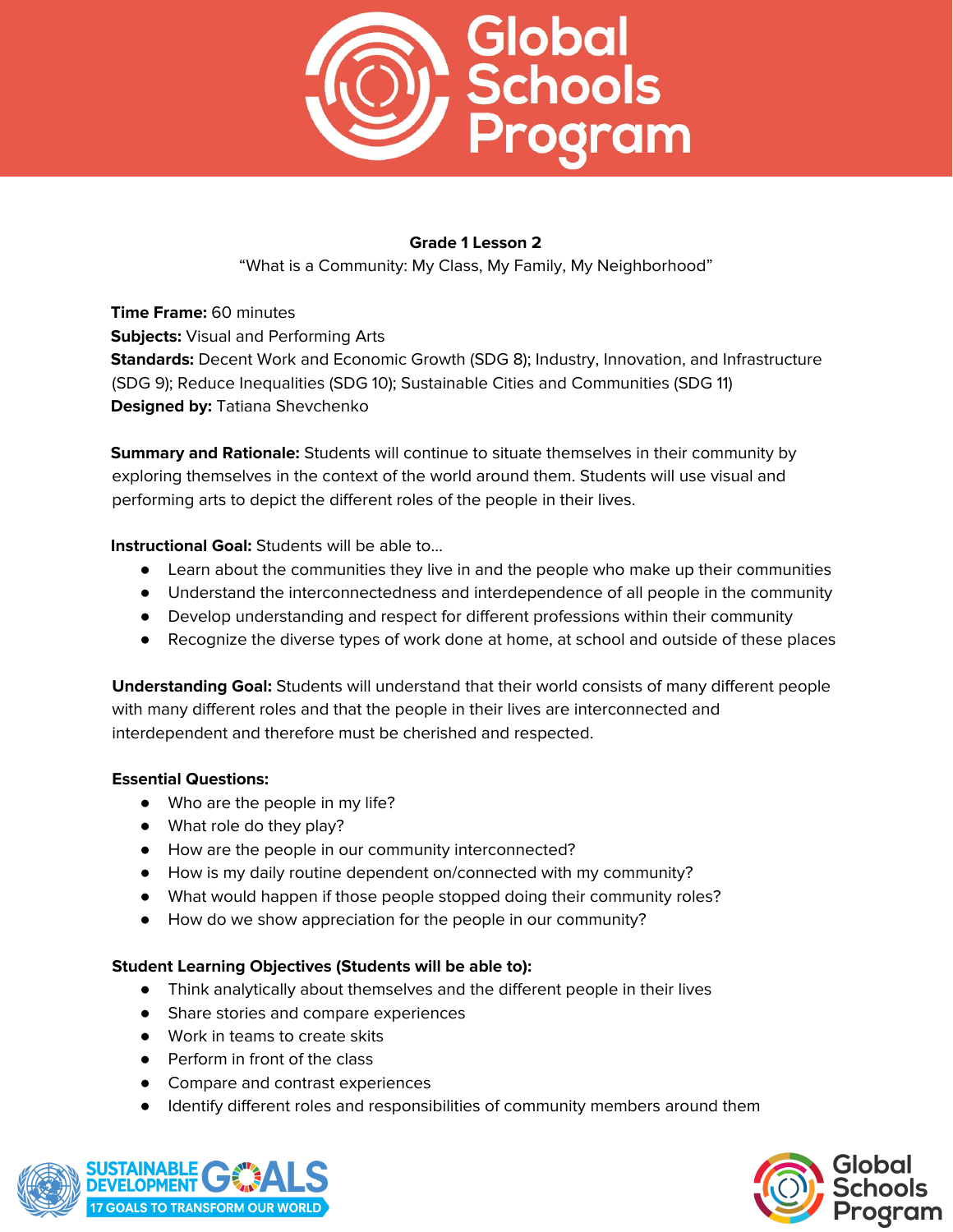

**Assessment:** Students will be assessed based on their level of participation in the activity:

**3 — Active participation:** Student communicates clearly, works well with others, contributes to course discussion and his/her team, participates in the play production and performance **2 — Moderate participation:** Student actively listens but doesn't share, works with others, participates in the class discussion, has a role in the play but does not contribute to the play's design

**1 — Passive participation:** Student does not listen or share with others, student does not communicate with his/her team, student does not perform or participate in the production of the play.

#### **Sequence of Activities:**

#### **★ Part 1: Sharing and Mapping (10 Minutes)**

Teacher and student sit in a discussion circle.

Teacher asks students: "What are the things that you do every day?" Students share their answers: ex. "I eat breakfast, I ride the bus, I put on my clothes, I go to school, etc."

Teacher asks students to expand on their answers ex. "Who helps you with these things? Where do the items you use for your daily routines come from? Who do you interact with on a daily basis?"

The students answer: ex. "My mom makes breakfast in the morning, my teacher teaches me, my clothes are made by my grandmother/I buy my clothes at the store, the bus driver drives me to school, etc."

# **★ Part 2: Role Playing (40 Minutes)**

2.1 — Group Work (10 Minutes)

- Students are grouped into small teams of 2-3.
- Each member of the team shares their scenario from a daily routine and what it would look like without the key community members who are involved in this routine.
- Members act out what the routine would look like without the key people in their lives, or the key items or tasks which are done by different people in the community.
- Each group picks one scenario to act out.



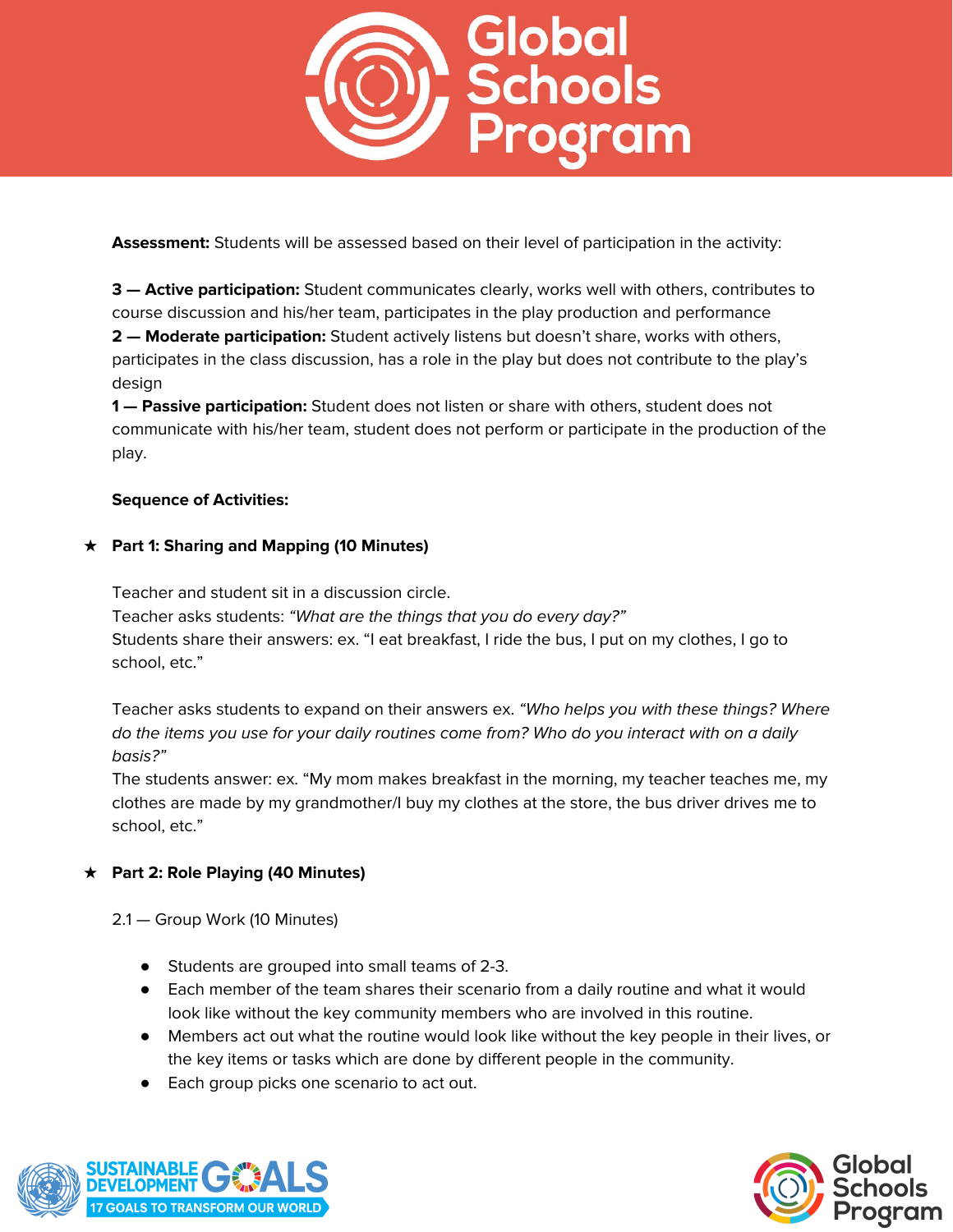

Example of a role play: **Setting:** Small Town, Morning

**Student 1 (Student):** I am ready to go to school. I am heading to the bus stop and it's a beautiful day. I take the bus to school every morning; it's great!

**Student 2 (Bus Driver):** I drive the bus every morning, but today I am sick. I will not be able to drive all the kids to school.

**Student 1 (Student):** I am waiting for the bus, but it is not here. I don't think I will be able to go to school today.

**Student 3 (Teacher):** I am so worried about my students. I hope they are okay. Nobody came to class today.

**Student 1 (Student):** Today was my favorite class. We were going to learn about turtles, but I will not be able to do that. I hope the bus driver is okay!

**Student 2 (Bus Driver):** I love driving the neighborhood kids to school. I can't wait to go back to work tomorrow so they can go to their lessons and learn many great things.

2.2— Skit Presentations (30 Minutes)

● Groups of 3 students (10 groups total based on 30 student class occupancy) act out their plays.

# **★ Part 3: Discussion (10 Minutes)**

After each group has performed their skit the teacher asks students some follow-up discussion questions. The teacher will then explain that we will talk about people in our community who help us.

- What kinds of things do we do every day?
- Who were the key community members in the skits that we saw?
- What kinds of jobs, tools, and uniforms do these community members use?
- What kind of connections do we have among us and with different community members?
- What would happen if some community members were no longer a part of our community?
- What are some similarities and differences which we see in our communities and in our daily routines?



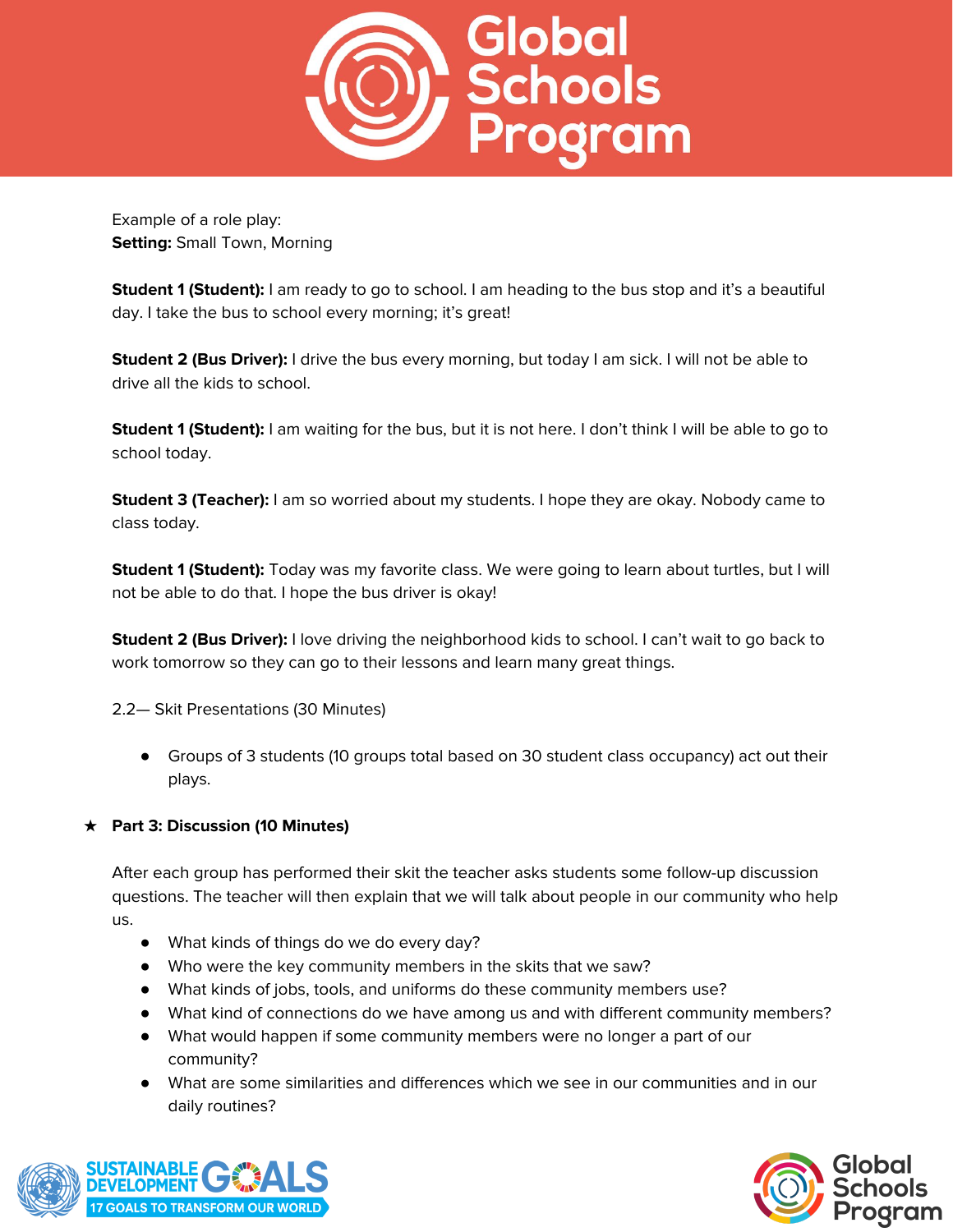

● How do we appreciate our community members every day?

#### **Resources for Students\*:**

- (Video) Community Discussion by Kids: <http://tiny.cc/G1L2R1>
- (Video) What Makes a Community: <http://tiny.cc/G1L2R2>

\* Resources for students are context-dependent and assume access to internet and understanding of the English language.

#### **Resources for Teachers:**

- Neighborhood and Communities Around the World: <http://tiny.cc/G1L2R3>
- A Community is a Place Where People Live: <http://tiny.cc/G1L2R4>
- Lesson Ideas: Community Helpers: <http://tiny.cc/G1L2R5>
- Community Helpers Craft Idea: <http://tiny.cc/G1L2R6>



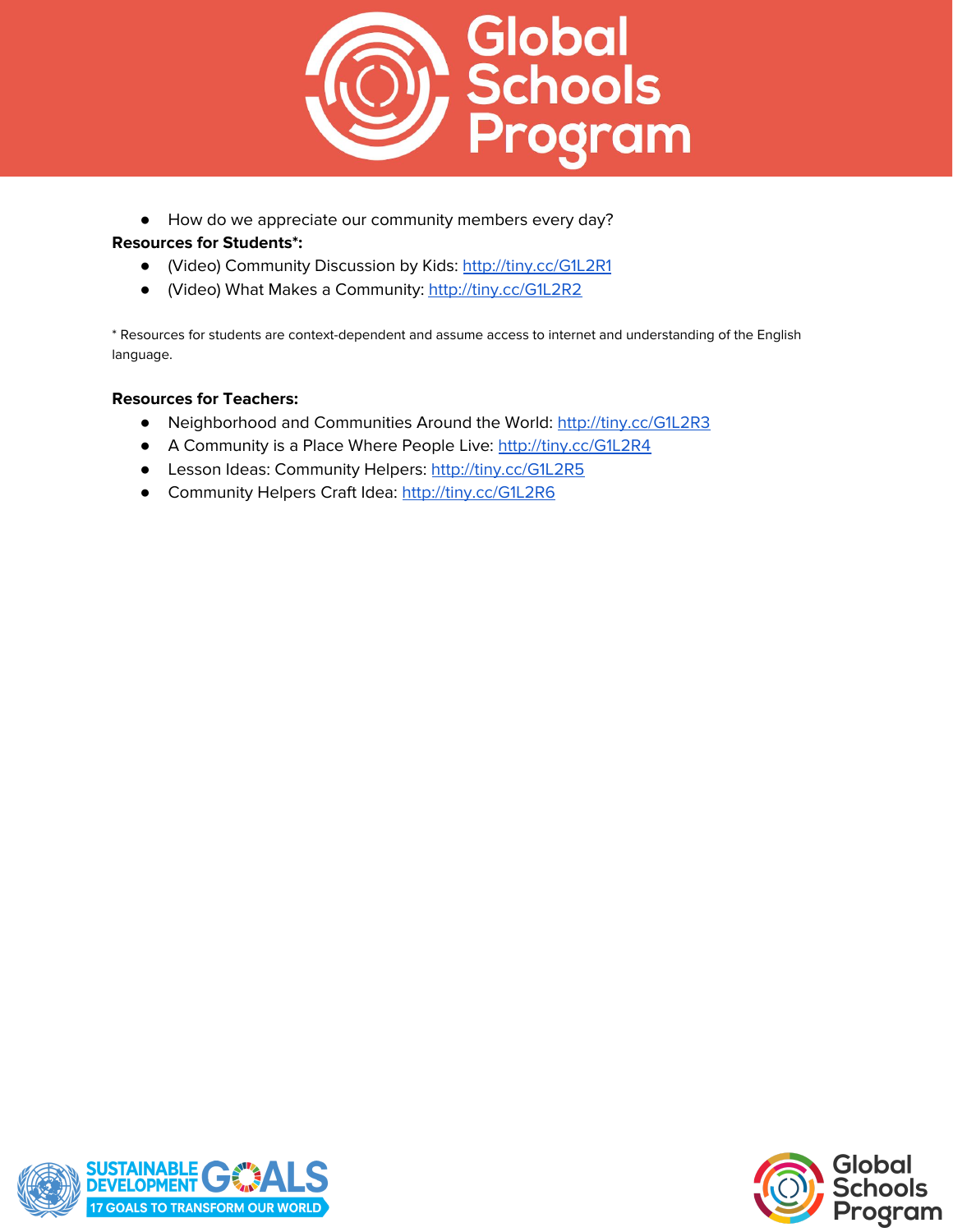

# **Grade 1 Lesson 3** "Inequality"

**Time Frame:** 60 minutes **Subjects:** Math, Science **Standards:** Zero Hunger (SDG 2); Achieve Gender Equality and Empower All Women and Girls (SDG 5); Reduce Inequality Within and Among Countries (SDG 10) **Designed by:** Kara Howard

**Summary and Rationale:** This lesson will allow students to actively engage with the issue of inequality and will place this issue within the larger framework of building moral, empathetic, and ethical individuals.

**Instructional Goal:** Students will be able to…

- Recognize and appreciate the interdependence of all people
- Learn how to be a good person
- Be aware of the scarcity of water, energy, and food
- Gain awareness of actions and responsibilities in an interconnected context
- Connect ethical values to content knowledge

**Understanding Goal:** Students will understand what inequality is and what it feels like to be affected by inequality. Students will begin to question why inequality happens and whether it is justified.

#### **Essential Questions:**

- What is inequality?
- How does inequality make us feel?
- How do we see it in our communities?
- Why does inequality happen?

#### **Student Learning Objectives (Students will be able to):**

- Identify examples of inequality
- Discussion emotions they connect to inequality
- Hypothesize why inequality happens

**Assessment:** Teachers can utilize informal checks for understanding during the activity, then formalize the assessment in a final collage of feelings they associate with inequality.

#### **Sequence of Activities:**



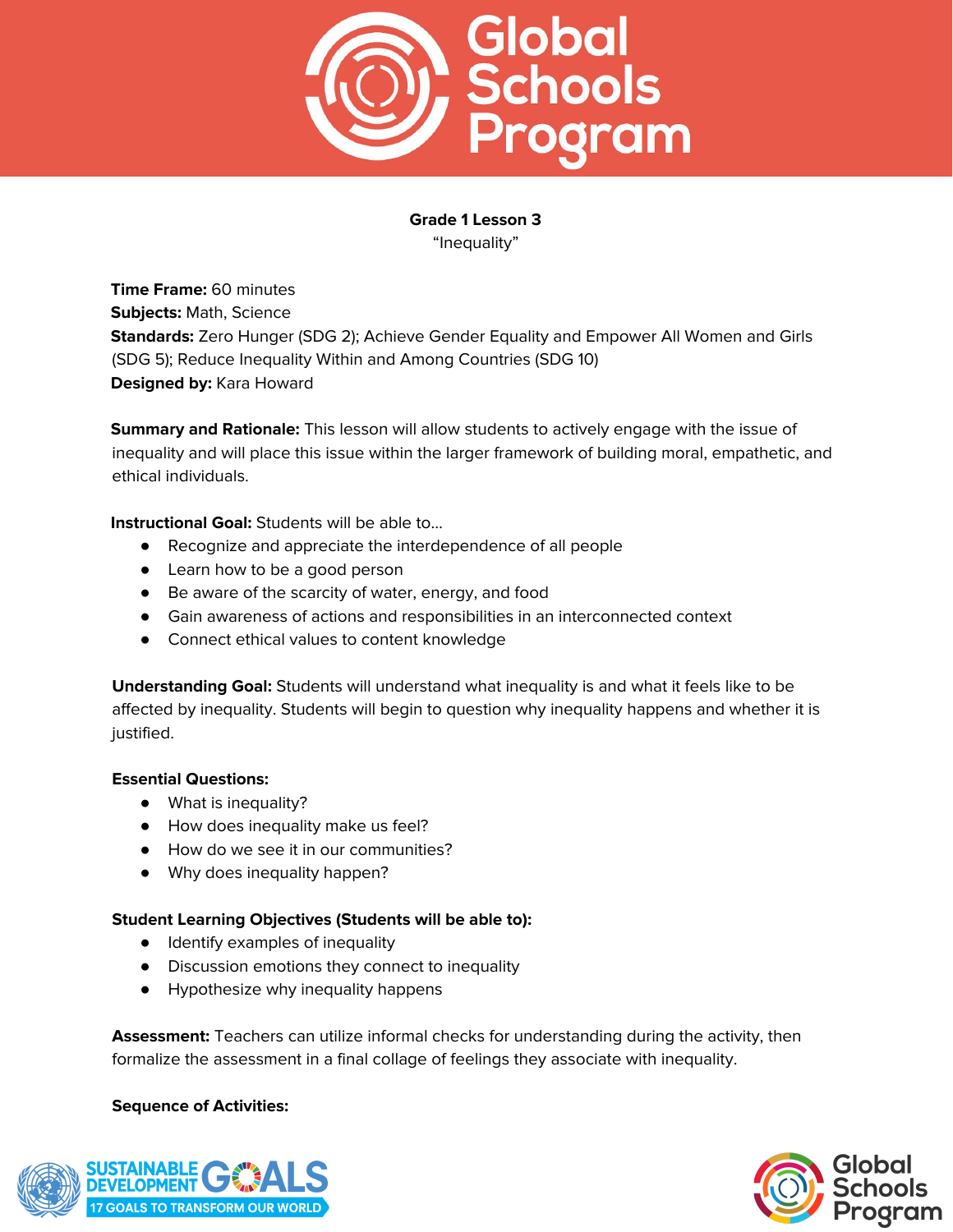

- **Introduction:** Teacher will introduce the topic of inequality as a concept of some people having something, when others do not. Teacher will relate inequality to the math concept of unequal ratios using the  $\leq$  sign using examples of  $4 \leq 6$ ,  $2 \leq 4$ , etc. Teacher will then use these examples to talk about how unequal amounts of things can be seen in our daily lives.
- **Activities:** Teacher will tell the class that they have brought some sweets to the class today. (Teacher can bring any type of sweet or snack that is contextually applicable and can be distributed in small pieces, e.g. M&Ms, toffees, pretzels, etc.) Teacher will explain that the class is going to see how we can have moments in our lives that are unequal and that we going to do an activity that lets us talk about how we feel when this happens.

\* Make sure to tell the students they should not eat the snacks until the very end of the lesson.

- **● Teacher will:**
	- Distribute the majority of the snacks to one person, and one snack to every other child in the room.
	- Prompt the children to describe this distribution of snacks whether it is equal or unequal.
	- $\circ$  Ask a few students who have one snack to talk about how they feel when they only get one snack as opposed to the student who gets many.
	- Ask the student with many snacks to talk about how they feel in this situation.
	- Collect all the snacks and then redistribute them. This time the teacher will give an equal number of snacks to each of the boys in the class, but no snacks to the girls.
	- Elicit responses from individuals on both sides discussing their feelings about this distribution of snacks. The teacher will prompt with questions like: is it okay for boys to get more snacks than girls? Why not?
	- Collect all the snacks a final time. This redistribution will have 2 student with many snacks, a few more students (between 5-10 depending on class size) with 4-5 snacks, and then the rest of the students (the majority) with only 1 snack.
	- The teacher will again ask the students their perspectives on the distribution of snacks. Teacher will prompt with questions such as "Is this fair?"
- **Conclusion:** Teacher will lead a discussion that asks students to pretend that what they had was not snacks, but instead water, or food. Teacher will prompt students to think about what it would mean if the students with the most snacks got to eat 3 meals a day, where the people with one snack only ate 1. Students will brainstorm about how they would feel in that situation. Students will brainstorm other things they see in the world that



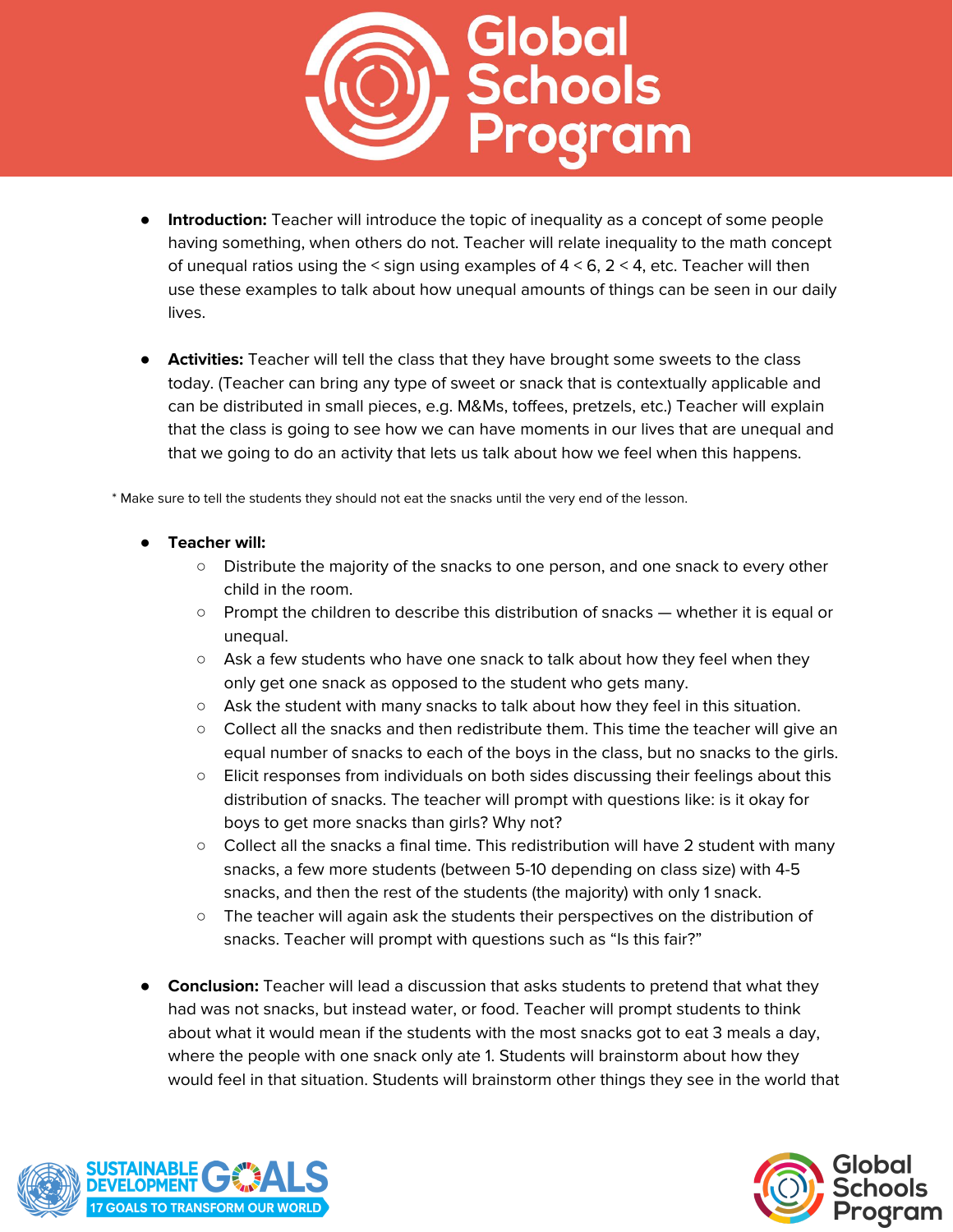

are distributed unequally — water, food, money, toys, clothes, etc. Finally the students will discuss what distribution would be best for everyone.

- **Resources for Teachers:**
	- Mathematics and Social Justice in Grade 1: <http://tiny.cc/G1L3R1>



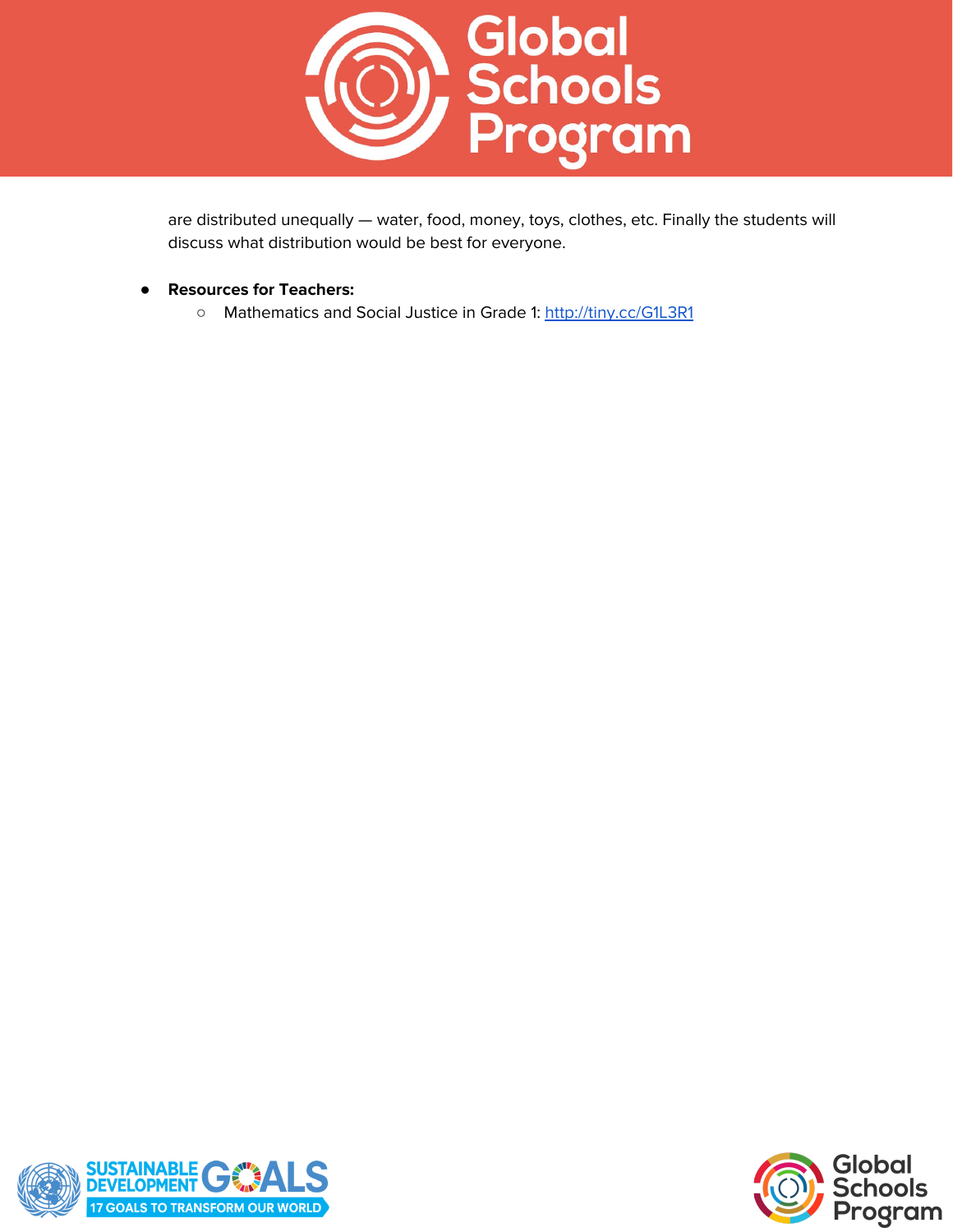

"Equality and Fairness"

**Time Frame:** 50 minutes **Subjects:** Civic Education, Social Studies **Standards:** No Poverty (SDG 1); Zero Hunger (SDG 2); Decent Work and Economic Growth (SDG 8); Reduced Inequalities (SDG 10); Peace, Justice, and Strong Institutions (SDG 16) **Designed by:** Nicolás Buchbinder

**Summary and Rationale:** This lesson will allow students to begin their reflections on equality and fairness. Building on Lesson 3, students will be encouraged to think about material equality and whether specific contextual situations require different distributions.

## **Instructional Goal:** Students will be able to…

- Understand the rights of all humans to lead happy, healthy, and productive lives regardless of gender, age, disability, etc. (e.g. no poverty, no hunger, etc.)
- Understand the belief of basic equality of all people and their potential

**Understanding Goal:** Students will initiate their understanding on equality and fairness, experiencing and identifying moments and circumstances in which everyone should receive the same and in which each person should receive an individualized treatment.

#### **Essential Questions:**

- How does inequality feel?
- What are the things that every kid should have?
- Should we always be treated the same way?

#### **Student Learning Objectives (Students will be able to):**

- Propose and identify material elements that every child should have
- Interpret the problem presented in a children's literature piece or video
- Understand that fair treatment can depend on circumstances

**Assessment:** Teacher should encourage participation of all students to make sure everybody is engaged in thinking about the topic.

#### **Sequence of Activities:**

**● Opener (5 minutes): Recalling what happened in the last class**



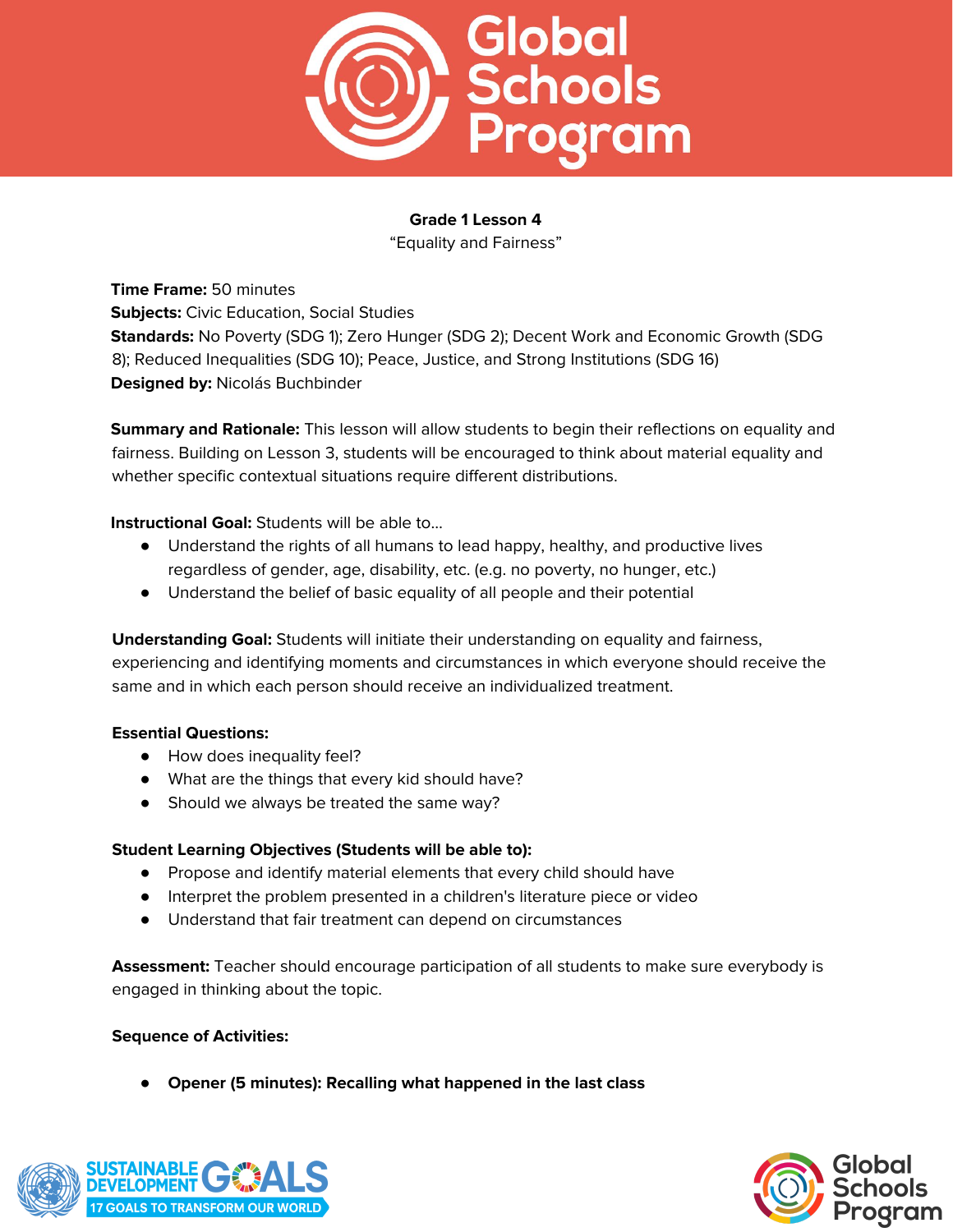

○ Teacher will ask students to remember what they did last class: What happened with the M&Ms and how did that activity make them feel in different moments of the class?

# **● Activity #1 (15 minutes): Reflecting on equality**

- Teacher will ask students which would be the best way to distribute the M&Ms, directing students towards reflecting on equal distribution. After that, the teacher will ask the students what things they think every child should have, and consider whether every child has access to those things.
- **● Activity #2 (20 minutes): Fairness is not always giving the same to everyone**
	- Teacher reads "The Fairest Teacher of Them All" (http://tiny.cc/G1L4R1) by Jason Buckley.
	- Teacher will ask students different questions about the reading: What happened in the story? Why did Albert change his job? Was Albert doing the right things treating everyone the same? What should Albert have done?
- **● Activity #3 (10 minutes): Sharing**
	- In the last 10 minutes, some students will share what they did and the teacher will close with a commentary and reflection on equality and fairness.

#### **Resources for Teachers:**

- The Fairest Teacher of Them All: <http://tiny.cc/G1L4R1>
- Teacher's Guide: <http://tiny.cc/G1L4R2>



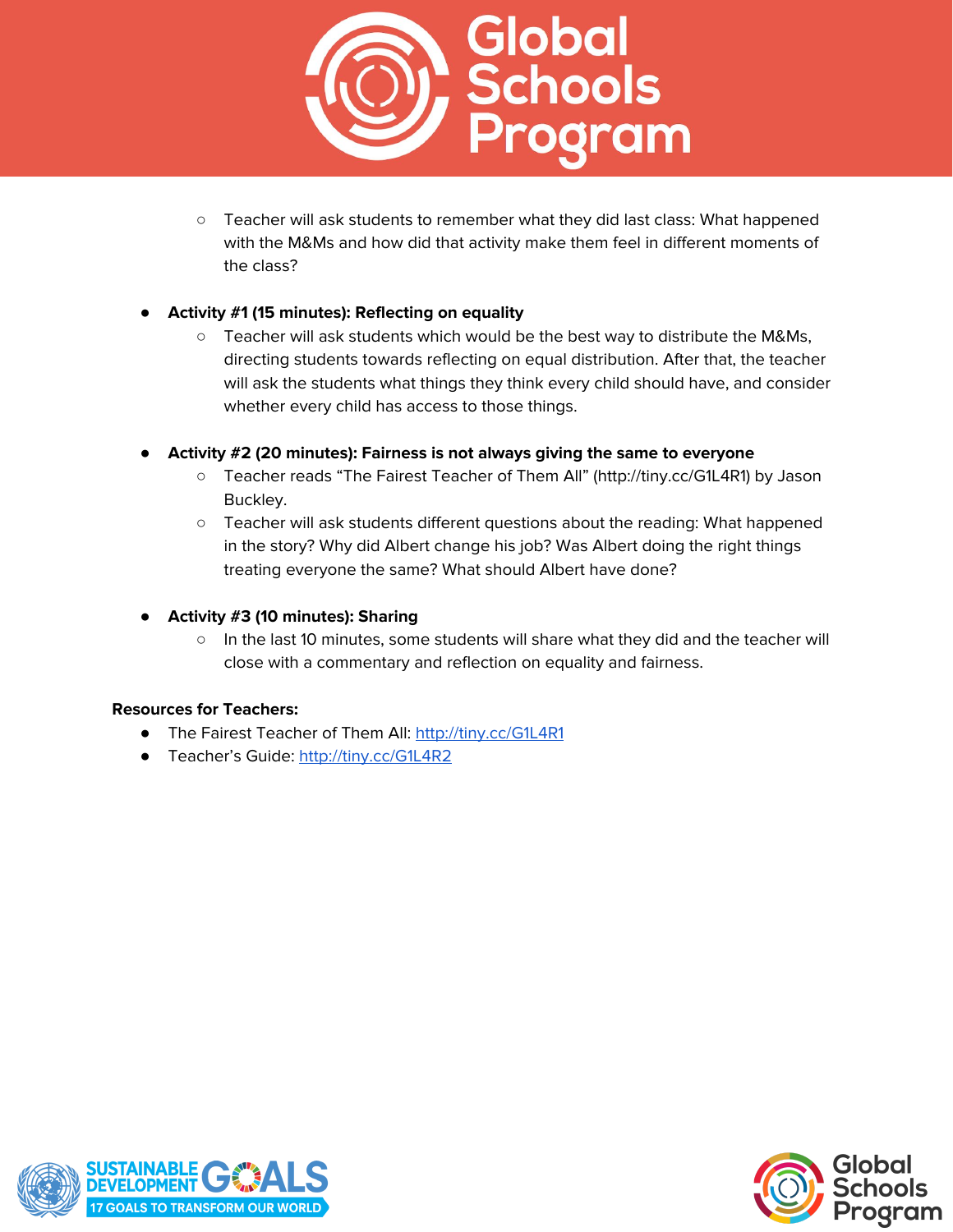

"Our Very Own Declaration of Human Rights"

**Time Frame:** 60+ minutes **Subjects:** ELA, Social Studies **Standards:** Reduced Inequalities (SDG 10); Peace, Justice, and Strong Institutions (SDG 16) **Designed by:** Chloé Suberville

**Summary and Rationale:** This lesson allows students to take action on skills they learned, and to apply their knowledge of equality and inequality. As a community they will use teamwork and communication to build a declaration of human rights as part of their classroom community.

**Instructional Goal:** Students will be able to work together to apply their knowledge of equality and inequality, and what it means to be a part of a larger community.

**Understanding Goal:** Students will understand the meaning of creating a document where we all agree on things that human beings deserve. Students will work together to create a common document, for the greater good of the community (classroom) where they understand the importance of such a document.

#### **Essential Questions:**

- What is a declaration of human rights?
- Why is it important to work together?
- How can we work together?
- How will we agree on what goes in this document?
- How do we represent all human rights we agree on?

#### **Student Learning Objectives (Students will be able to):**

- Work in teams to achieve a common goal
- Acquire tools for self-expression
- Apply their knowledge on equality and inequality
- Connect ethical values to content knowledge

**Assessment:** Teacher walks around during creation of classroom declaration of human rights, making sure students are working together. The final assessment will be the final declaration of human rights.

#### **Sequence of Activities:**